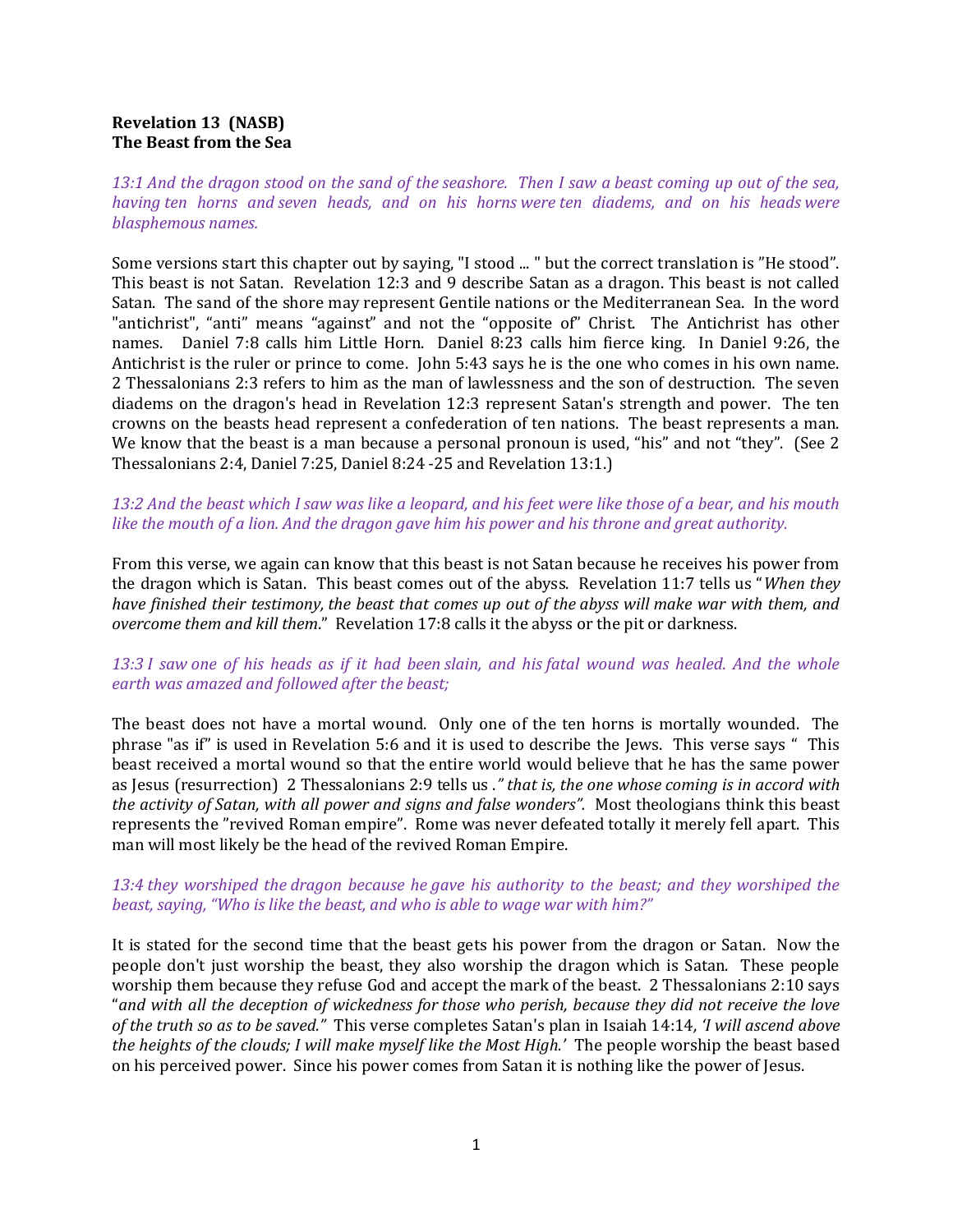13: 5 There was given to him a mouth speaking arrogant words and blasphemies, and authority to act for forty-two months was given to him. 6 And he opened his mouth in blasphemies against God, to blaspheme His name and His tabernacle, that is, those who dwell in heaven.

God allowed the beast to speak but He gave him a limited time of 42 months or 3.5 years to speak. (Daniel 4:25 and 32). This is end times prophecy. (Daniel 7:25 and Daniel 11:36) The beast is allowed to rule for 3 ½ years.

13:7 It was also given to him to make war with the saints and to overcome them, and authority over every tribe and people and tongue and nation was given to him. 8 All who dwell on the earth will worship him, everyone whose name has not been written from the foundation of the world in the book of life of the Lamb who has been slain.

The events in chapter 13 take place during the second half of the Tribulation. Revelation 7:3 says "Do not harm the earth or the sea or the trees until we have sealed the bond-servants of our God on their foreheads." Revelation 11:3 tells us that " And I will grant authority to my two witnesses, and they will prophesy for twelve hundred and sixty days, clothed in sackcloth." Both of these events happen in the second half of the Tribulation during the interlude.

We can prove that the Rapture will occur based on Matthew 16:18 and Revelation 7. The verse in Matthew tells us that God's church will not be overpowered by Satan. Revelation 7 tells us that there is a multitude of believers from every nation in Heaven clothed in white robes. The 144,000 Jews will evangelize unbelievers during the Tribulation. Believers lose their lives but not their salvation. If your name is written in the Book of Life, you will not give in to Satan during the Tribulation. Names can be blotted from the book. Paul tells us in Ephesians 1:4, "*just as He chose us* in Him before the foundation of the world, that we would be holy and blameless before Him." Matthew 25:34 says that Jesus will speak to believers to" inherit the kingdom prepared for you from the foundation of the world." These verses indicate that the names are written in the Book of Life from creation. The failure of Adam and Eve was not a surprise to God. He has known everything from the beginning of time (1 Peter 1:20). The names can be taken out of the Book of Life. In Exodus 32:31-33, Moses asked that his name be blotted out of the Book of Life. Verse 33 says "The Lord said to Moses, "Whoever has sinned against Me, I will blot him out of My book." Revelation 22:19 says that "if anyone takes away from the words of the book of this prophecy, God will take away his part from the tree of life and from the holy city, which are written in this book." Revelation 3:5 says that if we overcome our name will not be erased from the Book of Life. It appears that our names are there and if we deny Christ our names are removed.

# 13:9 If anyone has an ear, let him hear. 10 If anyone is destined for captivity, to captivity he goes; if anyone kills with the sword, with the sword he must be killed. Here is the perseverance and the faith of the saints.

"He who has an ear, let him hear" is repeated 16 times in the New Testament. In all previous times, it is said, it is followed by the words "What the Spirit says to the churches. This tells us that the churches are gone. Rapture has occurred and we are up in heaven. These verses uphold capital punishment (die by the sword), as opposed to liberal ideology. People will be saved during the Tribulation period. This verse confirms it, "Here is the perseverance and the faith of the saints."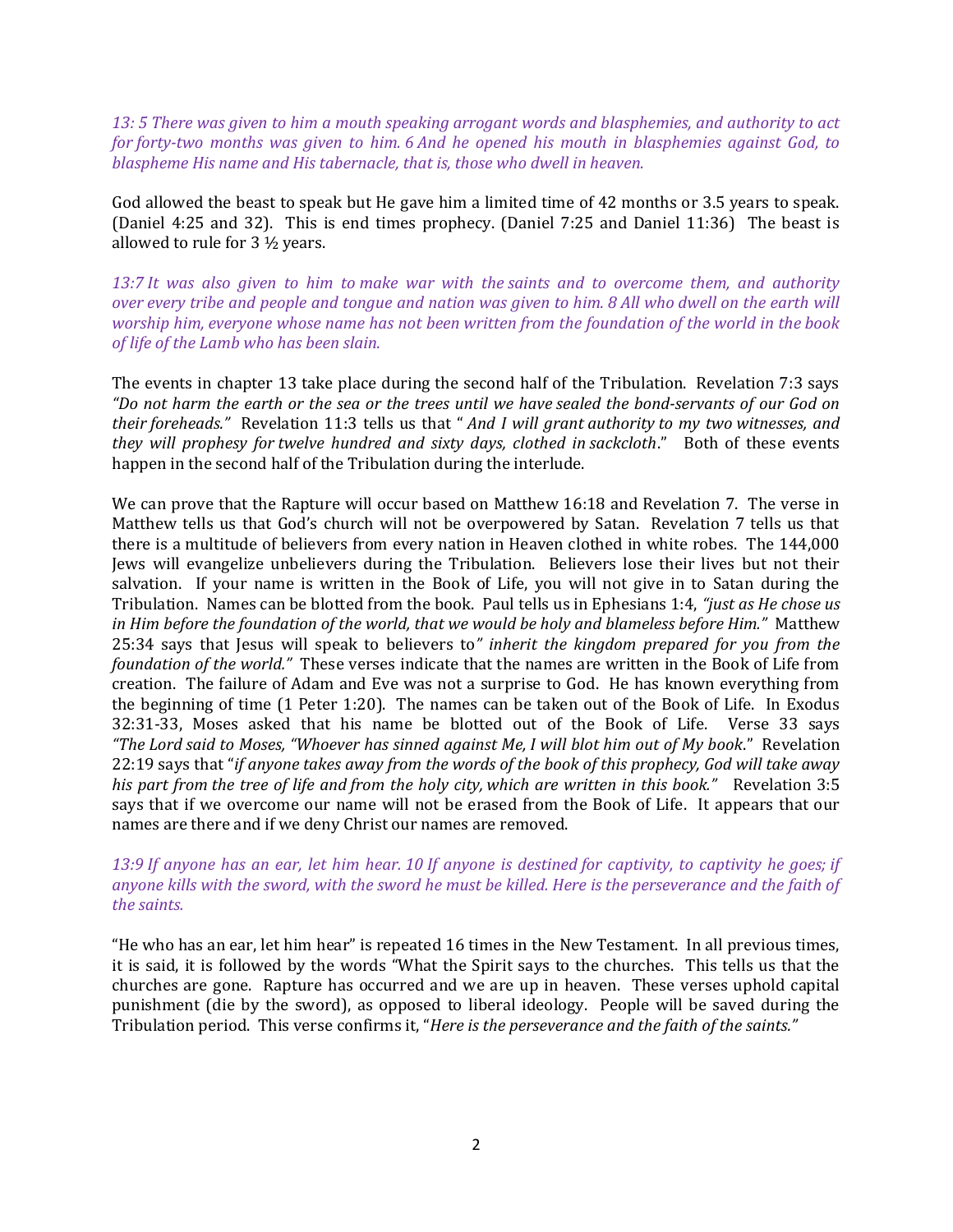#### The Beast from the Earth

13:11 Then I saw another beast coming up out of the earth; and he had two horns like a lamb and he spoke as a dragon.

This is not the same beast from Revelation 13:1. The horns are different. This beast has two horns like a lamb. The beast in Revelation 13:1 had "ten horns and seven heads". Some say this beast is an institution or form of government. The word "another" here is 'allos' and means another of the same kind. Revelation 19:20 says "these two were thrown alive into the lake of fire". One beast comes from the sea and the other from the earth. This beast is the false prophet who is subordinate to the first beast who is under Satan. The order is Satan > Antichrist > fake prophet. This false prophet will speak like Satan. Our enemies will be nice to your face but will stab you in the back.

13:12 He exercises all the authority of the first beast in his presence. And he makes the earth and those who dwell in it to worship the first beast, whose fatal wound was healed. 13 He performs great signs, so that he even makes fire come down out of heaven to the earth in the presence of men. 14 And he deceives those who dwell on the earth because of the signs which it was given him to perform in the presence of the beast, telling those who dwell on the earth to make an image to the beast who \*had the wound of the sword and has come to life. 15 And it was given to him to give breath to the image of the beast, so that the image of the beast would even speak and cause as many as do not worship the image of the beast to be killed.

This first beast simply blasphemes God. This False Prophet will encourage people to follow the beast and makes statues of his image. The specific miracle that this beast performs is described in verse 13. Verse 13 says "he even makes fire come down out of heaven to the earth in the presence of men." This could be literal or merely a deception. This specific miracle was listed because it is the same one performed by Elijah (1 Kings 18:36-38) and the two prophets (Revelation 11:5). Miracles do not prove God's acceptance or power. We are warned that God can use this power to test us. (Deuteronomy 13:1-3) The end of these deceivers will be when Jesus tells them 'I never knew you. Away from me, you evildoers!'. They will be driven out of Jesus' presence. (Matthew 7:23) In Matthew 24:24, Jesus warned of this very thing. It says "For false messiahs and false prophets will appear and perform great signs and wonders to deceive, if possible, even the elect." In 2 Thessalonians 2:9, Paul also warned of it, Paul wrote "The coming of the lawless one will be in accordance with how Satan works. He will use all sorts of displays of power through signs and wonders that serve the lie." The marks of a Christian are not signs and wonders but are instead truth and love. (2 Thessalonians 2:9-10). The phrase "Those who dwell on the earth" refer to unbelievers. (Revelation 17:8)

This beast will perform signs and wonders like never before. Jesus warns about this in Mark 13:22. The phrase "to deceive, if possible, even the elect" means true believers cannot be deceived. (1 John 2:19 and 26 and John 10:-27-28). Deceiving the world will be a part of Satan's deception and God's judgment. God will confuse those who heard His Word and denied Him. Even King Nebuchadnezzar of Babylon set up an image of himself and demanded that it be worshiped in Daniel's day. (Daniel 3:2) The elect were not deceived. (Daniel 3:16-18)